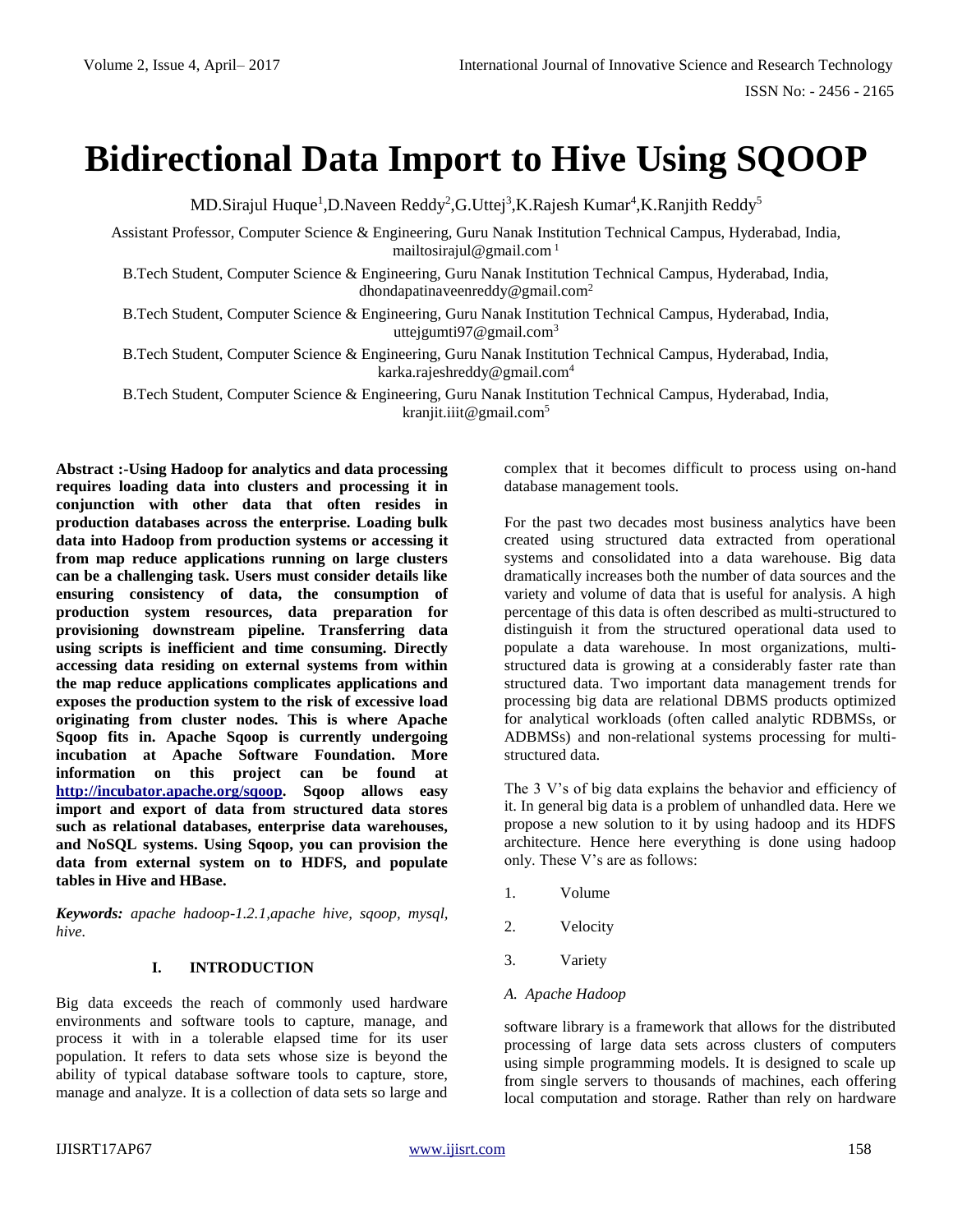to deliver high-availability, the library itself is designed to detect and handle failures at the application layer, so delivering a highly-available service on top of a cluster of computers, each of which may be prone to failures

#### *B. Apache Oozie*

Apache Oozie is a server based workflow scheduling system to manage Hadoop jobs.

Workflows in Oozie are defined as a collection of control flow and action nodes in a directed acyclic graph. Control flow nodes define the beginning and the end of a workflow (start, end and failure nodes) as well as a mechanism to control the workflow execution path (decision, fork and join nodes). Action nodes are the mechanism by which a workflow triggers the execution of a computation/processing task. Oozie provides support for different types of actions including Hadoop MapReduce, Hadoop distributed file system operations, Pig, SSH, and email. Oozie can also be extended to support additional types of actions.

#### *C. Apache Hive*

Apache Hive™ is a data warehouse system for Hadoop that facilitates easy data summarization, ad-hoc queries, and the analysis of large datasets stored in Hadoop-compatible file systems, such as the MapR Data Platform (MDP). Hive provides a mechanism to project structure onto this data and query the data using a SQL-like language called HiveQL. At the same time this language also allows traditional map/reduce programmers to plug in their custom mappers and reducers when it is inconvenient or inefficient to express this logic in HiveQL.

# *D. Apache Sqoop*

Apache Sqoop efficiently transfers bulk data between Apache Hadoop and structured datastores such as relational databases. Sqoop helps offload certain tasks (such as ETL processing) from the EDW to Hadoop for efficient execution at a much lower cost. Sqoop can also be used to extract data from Hadoop and export it into external structured data stores.

# **II. EXISTING TECHNOLOGY**

In the existing technology ,we have the datasets stored .In the HBase database in an unstructured form that have. High latency but less integrity .Here data is more sparse and unclear to analyze. Therefore there is a need to provide a solution to analyze the datasets easily.

# **III PROPOSED TECHNOLOGY**

In the proposed technology, For loading data back to database systems, without any overhead mentioned above. Sqoop works perfect. Sqoop exports the data from distributed file system to database system very optimally. It provides simple command line option, where we can fetch data from different database systems by writing the simple sqoop command.

# **IV. SQOOP**

Hadoop for analytics and data processing requires loading data into clusters.Loading bulk data into Hadoop from production systems or accessing it from map reduce applications running on large clusters can be a challenging task. Transferring data using scripts is inefficient and time consuming. Sqoop allows easy import and export of data from structured data stores such as relational databases, enterprise data warehouses, and NoSQL systems. Using Sqoop, you can provision the data from external system on to HDFS, and populate tables in Hive and HBase. Sqoop integrates with Oozie, allowing you to schedule and automate import and export tasks.

*A. Importing Data*

The following command is used to import all data from a table called ORDERS from a MySQL database:

\$ sqoop import --connect jdbc:mysql://localhost/acmedb \ --table ORDERS --username test --password \*\*\*\*

In this command the various options specified are as follows:

- *import:* This is the sub-command that instructs Sqoop to initiate an import.
- *--connect <connect string>, --username <user name>, - password <password>:* These are connection parameters that are used to connect with the database. This is no different from the connection parameters that you use when connecting to the database via a JDBC connection.
- *--table <table name>:* This parameter specifies the table which will be imported. In the first Step Sqoop introspects the database to gather the necessary metadata for the data being imported. The second step is a map-only Hadoop job that Sqoop submits to the cluster. It is this job that does the actual data transfer using the metadata captured in the previous step.

The imported data is saved in a directory on HDFS based on the table being imported. As is the case with most aspects of Sqoop operation, the user can specify any alternative directory where the files should be populated.

# *B.Exporting Data*

In some cases data processed by Hadoop pipelines may be needed in production systems to help run additional critical business functions. Sqoop can be used to export such data into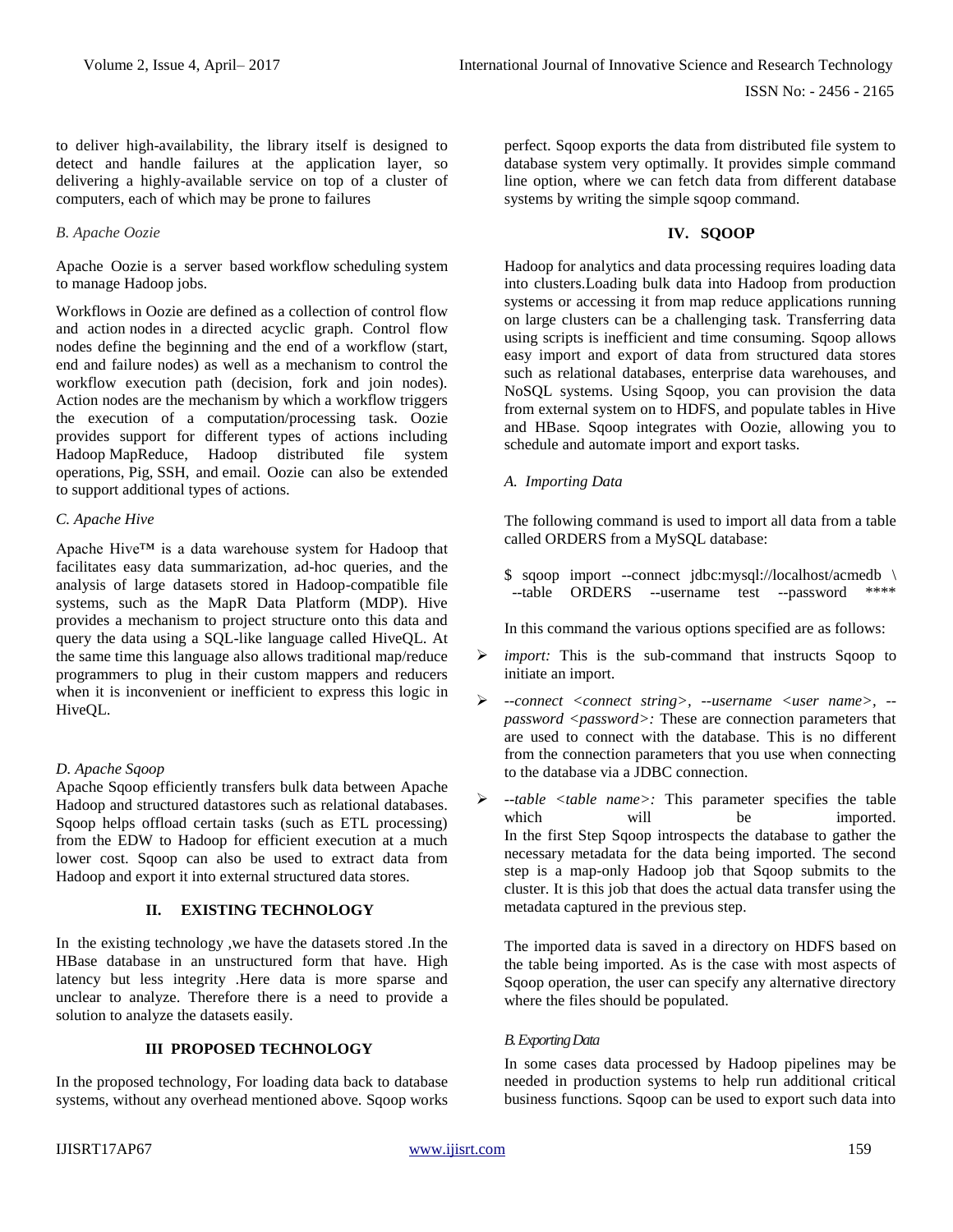external datastores as necessary. Continuing our example from above - if data generated by the pipeline on Hadoop corresponded to the ORDERS table in a database somewhere, you could populate it using the following command:

# \$ sqoop **export** --connect jdbc:mysql://localhost/acmedb \ --table ORDERS --username test --password \*\*\*\* \ **--export-dir /user/arvind/ORDERS**

In this command the various options specified are as follows:

- *export:* This is the sub-command that instructs Sqoop to initiate an export.
- *--connect <connect string>, --username <user name>, - password <password>:* These are connection parameters that are used to connect with the database. This is no different from the connection parameters that you use when connecting to the database via a JDBC connection.
- *--table <table name>:* This parameter specifies the table which will be populated.
- *--export-dir <directory path>:* This is the directory from which data will be exported.

The first step is to introspect the database for metadata, followed by the second step of transferring the data. Sqoop divides the input dataset into splits and then uses individual map tasks to push the splits to the database. Each map task performs this transfer over many transactions in order to ensure optimal throughput and minimal resource utilization.



Fig 1: Architecture of SQOOP

#### *C. Working of SQOOP*

#### **Before you begin**

The JDBC driver should be compatible with the version of the database you are connecting to. Most JDBC drivers are backward compatible, so if you are connecting to databases of different versions you can use the higher version of the JDBC driver. However, for the Oracle JDBC driver, Sqoop does not work unless you are using at least version 11g r2 or later because older version of the Oracle JDBC driver is not supported by Sqoop.

#### **About this task**

Sqoop is a set of high-performance open source connectors that can be customized for your specific external connections. Sqoop also offers specific connector modules that are designed for different product types. Large amounts of data can be imported from various relational database sources into a InfoSphere BigInsights cluster by using Sqoop.



Fig 2: working of sqoop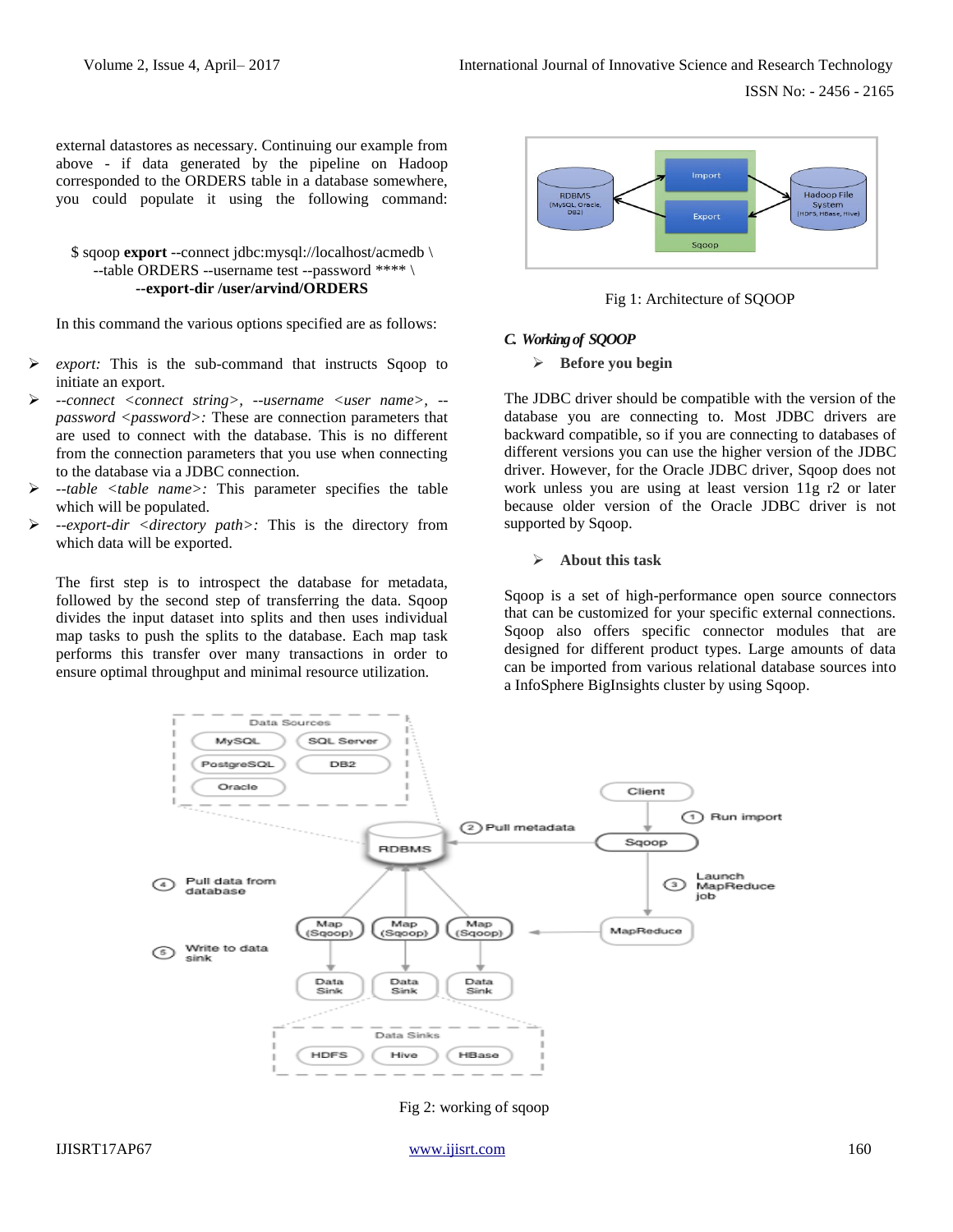# **V. SYSTEM ARCHITECTURE**

The systems architect establishes the basic structure of the system, defining the essential core design features and elements that provide the framework for all that follows, and

are the hardest to change later. The systems architect provides the architects view of the users' vision for what the system needs to be and do, and the paths along which it must be able to evolve, and strives to maintain the integrity of that vision as it evolves during detailed design and implementation.



Fig 3: System Architecture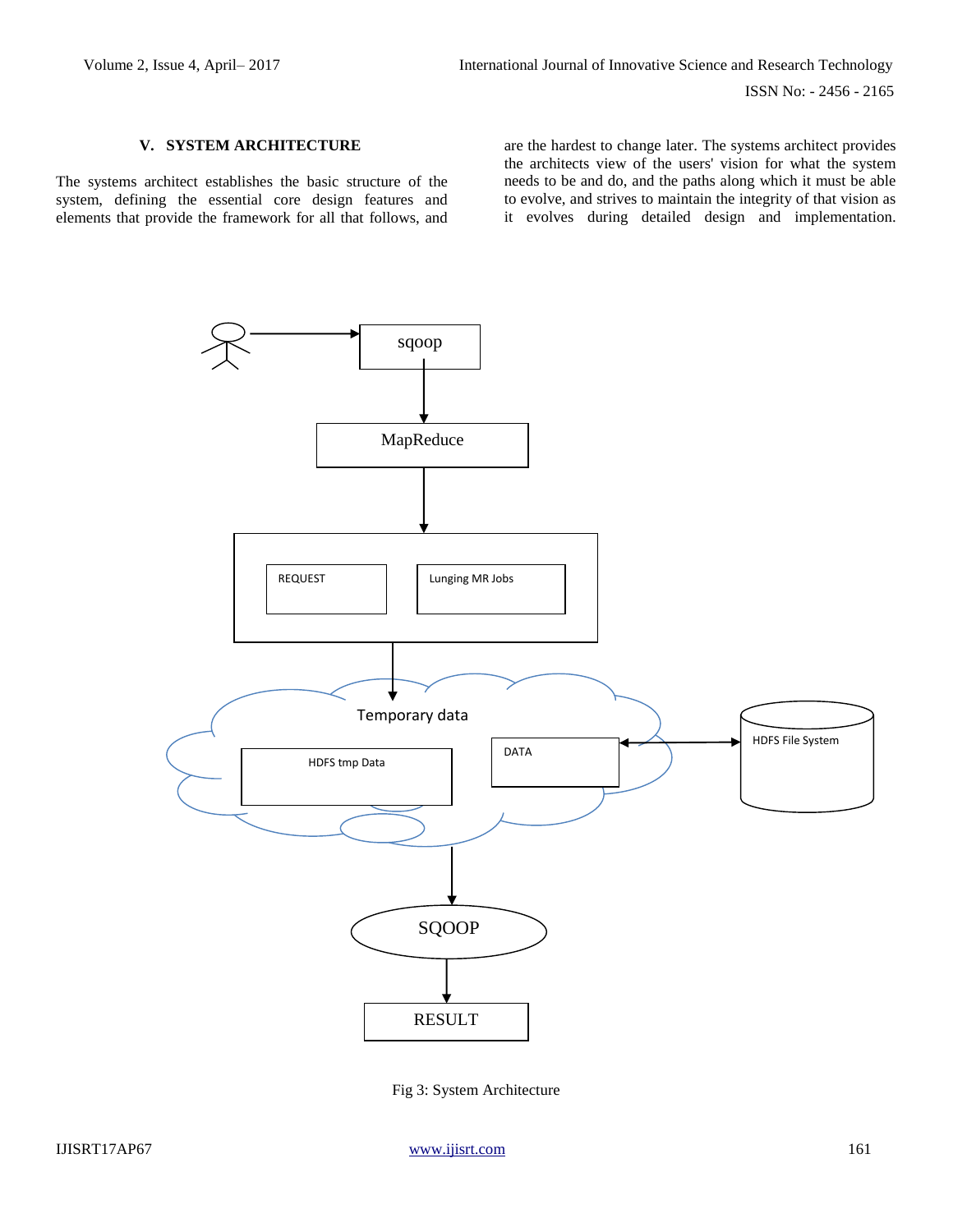# **VI. IMPLEMENTATION**

1. Open terminal and mount or open hadoop. Then start it by entering bin/start-all.sh



2.Open new terminal to run the sqoop – use the command "cd sqoop-1.4.4"







# **VII. FUTURE ENHANCEMENTS**

Hadoop is uniquely capable of storing, aggregating, and refining multi-structured data sources into formats that fuel new business insights. Apache Hadoop is fast becoming the defector platform for processing Big Data.

Hadoop started from a relatively humble beginning as a point solution for small search systems. Its growth into an important technology to the broader enterprise community dates back to Yahoo's 2006 decision to evolve Hadoop into a system for solving its internet scale big data problems. Eric will discuss the current state of Hadoop and what is coming from a development standpoint as Hadoop evolves to meet more workloads.

Improvements and other components based on Sqoop Unit that could be built later.

For example, we could build a SqoopTestCase and Sqoop TestSuite on top of SqoopTest to:

1. Add the notion of workspaces for each test.

2. Remove the boiler plate code appearing when there is more than one test methods.

# **VIII. CONCLUSION**

While this tutorial focused on one set of data in one Hadoop cluster, you can configure the Hadoop cluster to be one unit of a larger system, connecting it to other systems of Hadoop clusters or even connecting it to the cloud for broader interactions and greater data access. With this big data infrastructure, and its data analytics application, the learning rate of the implemented algorithms will increase with more access to data at rest or to streaming data, which will allow you to make better, quicker, and more accurate business decisions.

With the rise of Apache Hadoop, next-generation enterprise data architecture is emerging that connects the systems powering business transactions and business intelligence. Hadoop is uniquely capable of storing, aggregating, and refining multi-structured data sources into formats that fuel new business insights. Apache Hadoop is fast becoming the defector platform for processing Big Data.